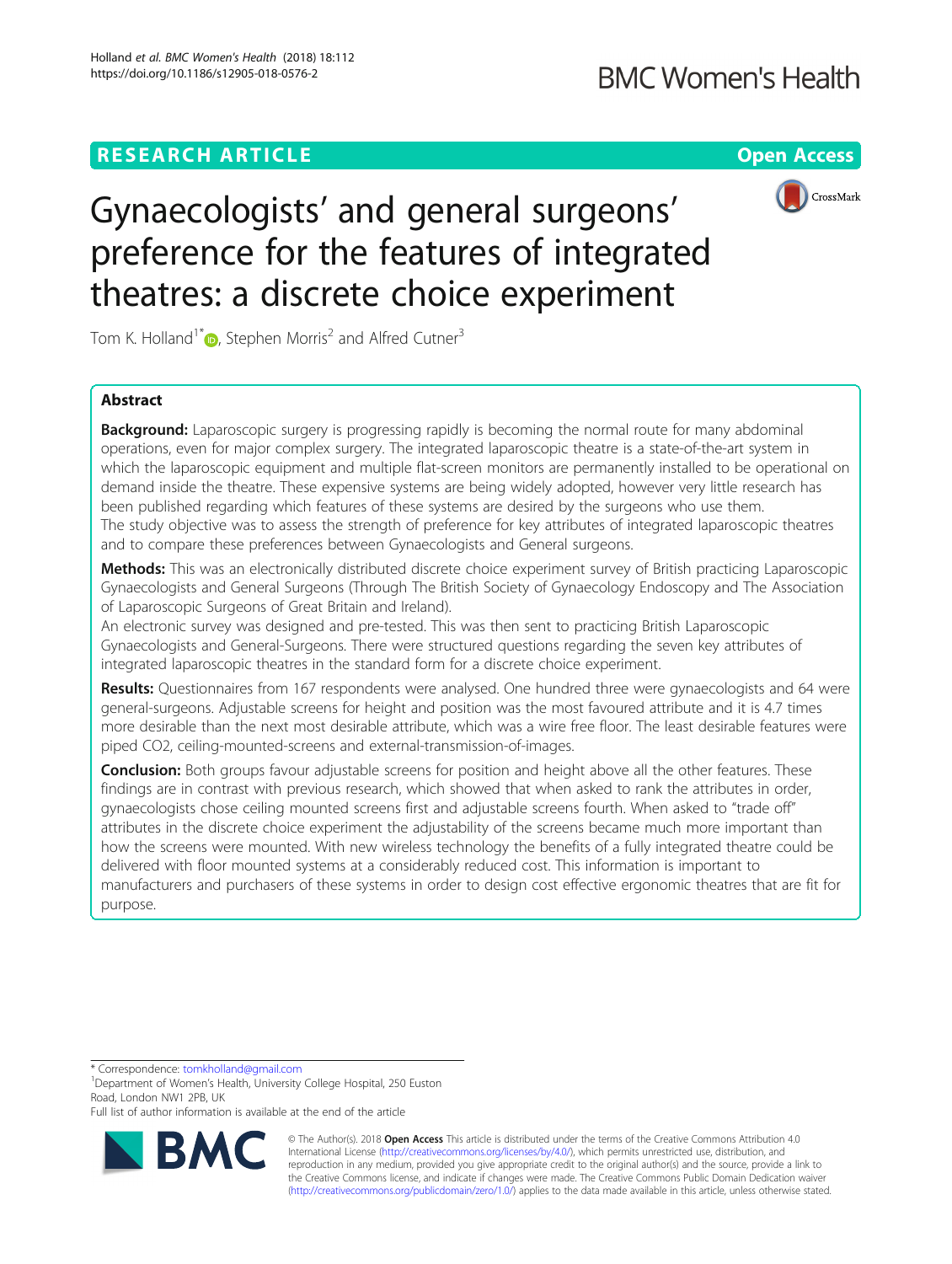# Background

Laparoscopic surgery has advanced due to improvements in both surgical technique and technical innovations. This has placed additional demands on the surgical environment and theatre design has mirrored these changing demands [[1](#page-5-0)]. An ergonomic theatre design may improve team performance [[2\]](#page-5-0) as surgeons have been shown to have improved laparoscopic task performance when screens are directly ahead and below eye level, rather than to the side [\[3](#page-5-0)]. This ergonomic improvement in operating theatres reduces the risk of harm to the theatre team and patient, from potential electrical, mechanical and biological hazards [\[2,](#page-5-0) [4](#page-5-0)–[8](#page-5-0)]. The reduction in theatre nurses' tasks may reduce physical and mental workload and improve patient safety and job satisfaction [[9\]](#page-5-0). A stressful theatre environment impairs dexterity and increases the incidence of errors [\[10](#page-5-0)]. Integrated theatres potentially result in a reduction in stress for the operating team [[11\]](#page-5-0) and enhanced efficiency during operations [[12\]](#page-5-0). Thus it is likely that this less stressful theatre environment may improve patient safety. It has also been suggested that integrated theatres improve efficiency [\[13](#page-5-0), [14](#page-5-0)]. However integrated theatre systems are expensive to buy and install as they require structural works to support the pendants and install the linkage between the different elements. Further hidden costs are surgical downtime during the installation process when the theatre is out of action. Average estimated costs are £0.5 million for the purchase and installation of the average high-level system but the costs can vary greatly due to different building structures that are in place before the installation. There are now alternatives to fully integrated laparoscopic theatres with floor mounted mobile systems where up to 8 screens can be wirelessly linked and positioned around the operating room as required. In addition modern camera heads enable many of the controls of a touch screen to be carried out directly from the camera head buttons. This creates a realistic alternative to the fully integrated system and may mean that the benefits of these systems can be delivered more cheaply. For these reasons it is important to understand which attributes of the currently sold laparoscopic integrated theatres are favoured by the surgeons who work in them.

A previous study [\[15](#page-5-0)] showed that the attributes of laparoscopic theatres which gynaecologists rated most highly, however, this study did not investigate the strength of the preference for these features, which is useful to judge how highly they are valued. In this study we chose to use a discrete choice experiment (DCE) to determine the relative importance placed on specific attributes of laparoscopic theatres as this is the best measure of how highly attributes are valued. By asking participants to choose between a series of hypothetical

options with varying attributes, DCE's reveal which attributes influence choice behaviour, establish an individual's willingness to trade-off one attribute against another and as a result provide an insight into real-life decision making [[16,](#page-5-0) [17\]](#page-5-0). The aim of this study was to assess the strength of preference for key attributes of integrated laparoscopic theatres and to compare these preferences between Gynaecologists and General surgeons.

# **Methods**

The study design and analysis followed current guidelines for conducting DCEs [\[18\]](#page-5-0). A pilot questionaire was conducted with five laparoscopic gynaecological surgeons from within the department and the findings were used to improve the finalised version of the questionnaire.

# Study sample

Participants were recruited from two specialist societies: The British Society of Gynaecology Endoscopy and The Association of Laparoscopic Surgeons of Great Britain and Ireland. Email invitations were sent out to all of the members of both societies with a link to the questionnaire on a surveymonkey™ (San Mateo, California, USA) website. One reminder email was sent to each member. Responses were anonymised but respondents were only allowed to respond once from each computer.

# Ethical approval

According to the UK National Health Service Health Research Authority online tool, ethical approval for this study was deemed unnecessary since this study was a health professional survey, which did not include invasive procedures, use of medical devices or products, human tissues or patient involvement [\(http://www.hra-](http://www.hra-decisiontools.org.uk/ethics) [decisiontools.org.uk/ethics](http://www.hra-decisiontools.org.uk/ethics)).

# Questionnaire design

The questionnaire comprised 2 sections;

- 1. Demographic questions
- 2. Structured questions about the attributes of laparoscopic theatres (see Additional file [1](#page-4-0)).

The attributes used in the DCE were as follows:

- 1) Ceiling vs floor mounted screens
- 2) Screens adjustable for height or position vs fixed screens
- 3) Piped CO2 vs canister CO2
- 4) Gas on/off controlled by surgeon (sterile personnel) vs runner (non sterile personnel)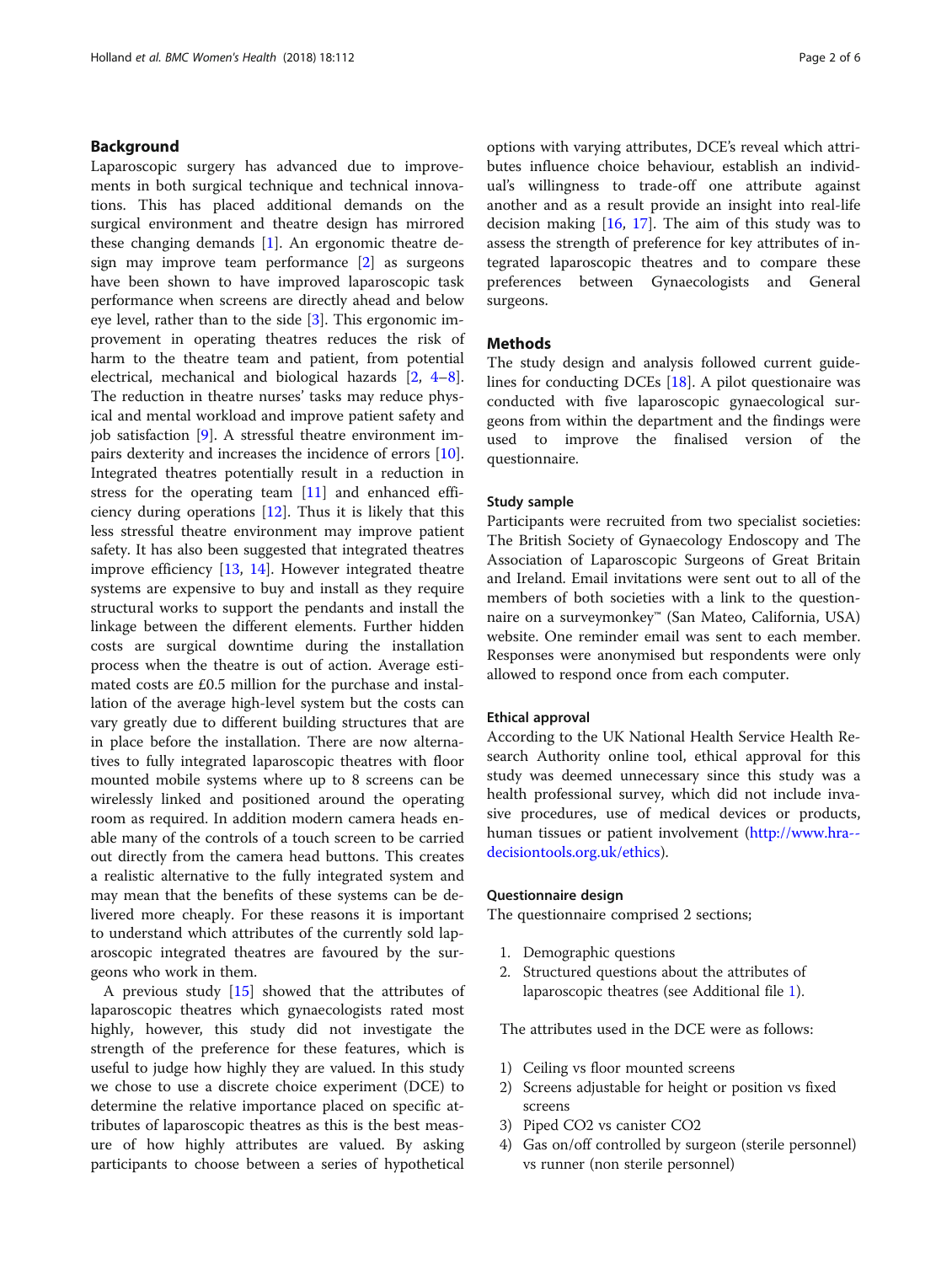- 5) Room lights controlled by surgeon (sterile personnel) vs runner (non sterile personnel)
- 6) Wire free floors vs wires on the floors
- 7) External transmission of video vs none.

These were selected after previous survey-based research into this area by the authors [\[15\]](#page-5-0) to identify the attributes of laparoscopic theatres that gynaecologists rated most highly. The attributes of laparoscopic theatres which gynaecologists rated most highly, in order, were: Ceiling mounted stacks and monitors; More than two screens; Surgeon controlling image capture/ video recording; Screens adjustable for height position and angle but may be floor mounted; Surgeon controlling laparoscope light; Touch screen control of devices by surgeon; Surgeon controlling gas flow; Surgeon controlling operating table; Piped (continuous gas flow); Surgeon controls overhead lights; Ability to transmit images to another location.

The DCE design followed the approach of Street and Burgess [[19](#page-5-0), [20\]](#page-5-0). All attributes had two levels – whether that feature was present or not. The number of possible combinations of attributes and levels were statistically reduced from  $2^7 = 128$  to 8 scenarios using an orthogonal fractional main effects design [\[21](#page-5-0)] to give a practical number of choices for participants to complete in the questionnaire. A shift of one level was applied to the initial eight scenarios to create eight additional scenarios that were randomly paired to form eight choice sets (see Additional file [2](#page-4-0) and Methods online). In the questionnaire participants were asked to choose one of the two options, A or B; a 'neither' option was not offered.

# Statistical analysis

The DCE preference data were analysed using a conditional logit regression model [[22\]](#page-5-0). We anticipated positive (+) coefficients for all variables, as we expected participants to prefer each feature compared with not having it. Effects coding was used for all variables. To determine the trade-offs participants were willing to make between test attributes the marginal rates of substitution (MRS) were calculated as a ratio of the coefficients of two selected attributes. The MRS allows direct assessment of how much of one attribute participants are willing to trade for one unit of another attribute and enables a comparison of different attributes on a common scale [[23\]](#page-5-0). The data were analysed for the whole group and for gynaecologists and general surgeons separately. The preferences of gynaecologists and general surgeons were compared using Wald tests.

All statistical analysis was carried out using Stata version 12.0.2 (StataCorp College Station, TX, USA).

# Results

Questionnaires from 167 respondents were analysed. One hundred three were gynaecologists (out of 639 invited 16.1%) and 64 were general surgeons (out of 533 invited 12.0%). For gynaecologists 66/103 (64.1%) were male and 37/103 (35.9%) were female and for the general surgeons these figures were 57/64 (89.1%) and 7/64 (10.9%) respectively. For both groups together this means that 123/167 (73.7%) were male and 44/167 (26.3%) were female.

For gynaecologists 72/103 (69.9%) were Consultants and 31/103 (30.1%) were Doctors in training and for the general surgeons these figures were 51/64 (79.7%) and 13/64 (20.3%) respectively. For both groups together 123/167 (73.7%) were Consultants with 44/167 (26.3%) Doctors in training.

Respondents were asked how often they carried out laparoscopic surgery. 81/167 (48.5%) performed major laparoscopic surgery every week, 31/167 (18.6%) every 2 weeks and 55/167 (32.9) once a month or less.

Table [1](#page-3-0) shows the results for the conditional logit analysis regression for both Gynaecologists and General Surgeons combined. Adjustable screens for height and position was the most favoured attribute and it is nearly 5 times more desirable than the next most desirable attribute, which was a wire free floor (MRS = 1.584/0.335  $= 4.7$ ). The least desirable features were piped CO2, ceiling mounted screens and external transmission of images the presence or absence of which did not significantly affect participants decision-making.

Table [1](#page-3-0) also shows the results for the conditional logit analysis regression for both Gynaecologists and General Surgeons analysed separately and compared. This shows that the most desirable four features are the same and in the same order for both groups. General surgeons were statistically significantly more likely than gynaecologists to value adjustable screens over the other attributes. The MRS is also similar for both groups (gynaecologists  $= 5.0$ , general surgeons  $=$ 4.2). Although there appears to be disagreement between the groups on the order of the least desirable 3 features, none of these significantly affected decision-making.

Table [2](#page-3-0) shows the results for the conditional logit analysis regression for male and female participants analysed separately and compared. This shows that male and female participants agreed on the three most desirable features and in the same order. There were no significant differences when comparing the choices of male and female participants.

There were no statistically significant differences when consultants were compared with Doctors in training and when more experienced participants were compared with less experienced participants.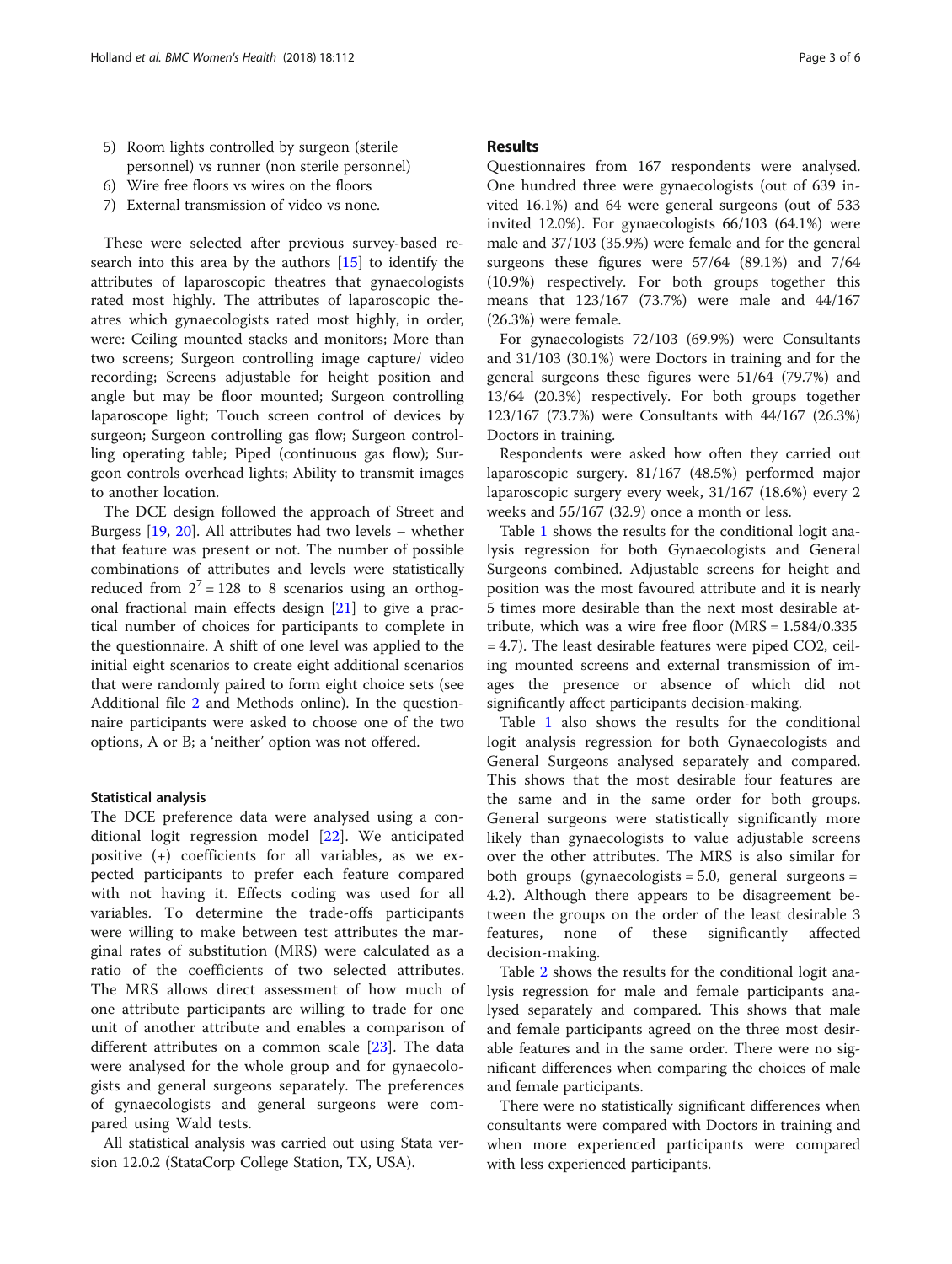|                                                | Whole group $n = 167$         |           | Gynaecologists $n = 103$  |           | General surgeons $n = 64$     |           | Difference <sup>a</sup> |
|------------------------------------------------|-------------------------------|-----------|---------------------------|-----------|-------------------------------|-----------|-------------------------|
| Attribute                                      | Coefficient (95% CI)          | $P$ value | Coefficient (95% CI)      | $P$ value | Coefficient (95% CI)          | $P$ value | $P$ value               |
| Screens adjustable<br>for height and position  | 1.584 (1.397 to 1.772)        | < 0.0001  | .397 (1.179 to 1.615)     | < 0.0001  | 2.046 (1.638 to 2.453)        | < 0.0001  | 0.009                   |
| Wire free floor                                | 0.335 (0.170 to 0.500)        | < 0.0001  | 0.277 (0.081 to 0.474)    | 0.006     | 0.489 (0.172 to 0.807)        | 0.003     | <b>NS</b>               |
| C02 on/off controlled<br>by sterile personnel  | 0.307 (0.139 to 0.474)        | < 0.0001  | $0.247$ (0.048 to 0.446)  | 0.015     | 0.477 (0.140 to 0.815)        | 0.006     | <b>NS</b>               |
| Room lights controlled<br>by sterile personnel | 0.209 (0.014 to 0.405)        | < 0.0001  | $0.176$ (-0.050 to 0.402) | 0.128     | $0.381$ (-0.044 to 0.805)     | 0.079     | <b>NS</b>               |
| Piped CO <sub>2</sub>                          | $0.095$ (-0.072 to 0.262)     | <b>NS</b> | $-0.012(-0.211$ to 0.187) | 0.906     | $0.352$ (-0.015 to 0.689)     | 0.04      | <b>NS</b>               |
| Screens ceiling<br>mounted                     | $0.082$ (-0.111 to 0.275)     | <b>NS</b> | $0.087$ (-0.135 to 0.308) | 0.444     | $0.092$ (-0.338 to 0.522)     | 0.675     | <b>NS</b>               |
| External transmission<br>of images             | $-0.006$ ( $-0.206$ to 0.194) | <b>NS</b> | $0.021$ (-0.210 to 0.252) | 0.861     | $-0.033$ ( $-0.473$ to 0.406) | 0.882     | <b>NS</b>               |

<span id="page-3-0"></span>**Table 1** Conditional logit analysis regression results for Whole group  $n = 167$  and Gynaecologists and General surgeons analysed separately and compared. Overall  $P = 0.02$ 

<sup>a</sup>Difference between Gynaecologist and general surgeons

Table [3](#page-4-0) shows the geographical spread of BSGE responders and BSGE members overall. Chi squared for an  $8 \times 2$  table of difference between the location of the survey responders and the location of all BSGE members gave Chi-square = 8.93, probability  $P = 0.257$ . This shows that the geographical variation of the respondents was representative of the BSGE membership as a whole. Table [4](#page-4-0) shows an example question in the DCE.

# **Discussion**

This is the first study to use a discrete choice experiment to assess the features of integrated laparoscopic theatres that surgical personnel favour. It is also the first study to compare different choices that exist between general surgeons and gynaecologists regards laparoscopic theatres.

The integrated laparoscopic theatre is a state-of-the-art system in which multiple flat-screen monitors and other laparoscopic equipment are permanently installed to be operational on demand inside the theatre. This system facilitates versatile positioning of

equipment as they are installed on columns attached to a ceiling-mounted suspension system. All the wiring is concealed inside the suspension system and led out through the ceiling which reduces operating room clutter and improves safety  $[4, 24]$  $[4, 24]$  $[4, 24]$  $[4, 24]$ . The CO2 gas, rather than utilising small canisters, is piped on demand thus reducing the time needed to change canisters and the resultant loss of a pneumoperitoneum that goes with loss of gass. The surgeon and theatre staff are able to control the laparoscopic and theatre room equipment using touch screen monitors. This is in contrast to the traditional laparoscopic systems with one, non adjustable screen which is mounted on top of a floor mounted stack of equipment which can be wheeled into theatre as required.

Generally there was agreement between general surgeons and gynaecologists with the same four attributes favoured in the same order. Both groups favour adjustable screens for position and height above all the other features with general surgeons more strongly favouring this attribute than gynaecologists. These findings are in

Table 2 Conditional logit analysis regression results for Male and Female participants analysed separately and compared

|                                                | Male participants $n = 123$   |           | Female participants $n = 44$  | Difference |           |
|------------------------------------------------|-------------------------------|-----------|-------------------------------|------------|-----------|
| Attribute                                      | Coefficient (95% CI)          | $P$ value | Coefficient (95% CI)          | $P$ value  | $P$ value |
| Screens adjustable for height<br>and position  | 1.61 (1.39 to 1.828)          | < 0.0001  | 2.046 (1.638 to 2.453)        | < 0.0001   | <b>NS</b> |
| Wire free floor                                | 0.321 (0.124 to 0.517)        | 0.001     | 0.367 (0.053 to 0.682)        | 0.022      | <b>NS</b> |
| C02 on/off controlled by<br>sterile personnel  | $0.314$ (0.114 to 0.515)      | 0.002     | $0.290$ (- 0.023 to 0.603)    | 0.07       | <b>NS</b> |
| Room lights controlled by<br>sterile personnel | $0.176$ (-0.048 to 0.401)     | 0.124     | $0.291$ (-0.031 to 0.614)     | 0.076      | <b>NS</b> |
| Piped CO <sub>2</sub>                          | $0.142$ (-0.057 to 0.341)     | 0.162     | $-0.022$ ( $-0.336$ to 0.290) | 0.886      | <b>NS</b> |
| Screens ceiling mounted                        | $0.086$ ( $-0.141$ to 0.314)  | 0.457     | $0.0676$ ( $-0.271$ to 0.406) | 0.696      | <b>NS</b> |
| External transmission of images                | $-0.064$ ( $-0.302$ to 0.174) | 0.600     | $-0.138$ ( $-0.221$ to 0.497) | 0.452      | <b>NS</b> |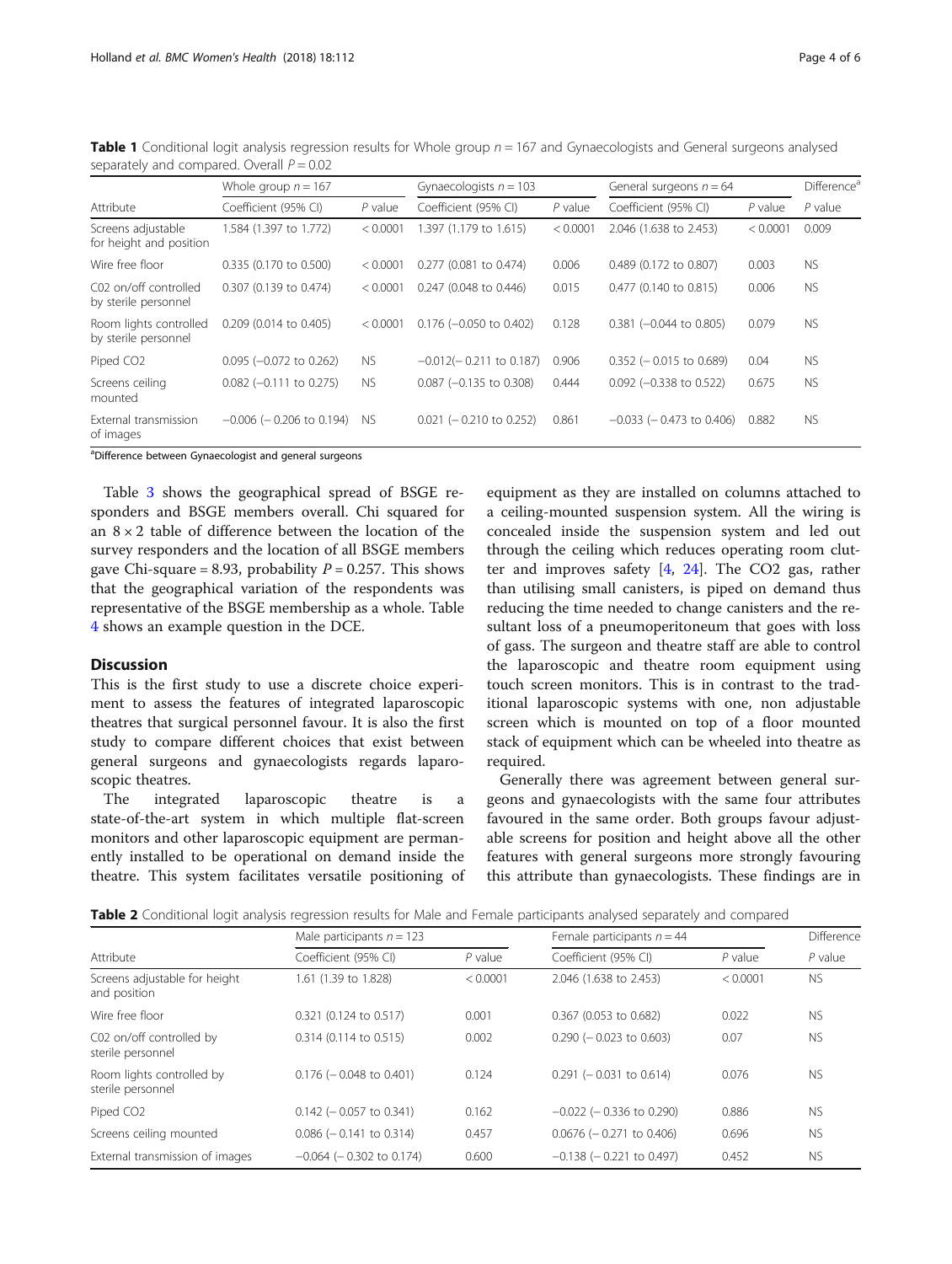<span id="page-4-0"></span>Table 3 Geographical spread of BSGE responders and BSGE members overall

| Area                      | <b>BSGE</b> responders | <b>BSGE</b> overall |  |
|---------------------------|------------------------|---------------------|--|
| Wales                     | 3                      | 35                  |  |
| London                    | 26                     | 140                 |  |
| South West                | 13                     | 62                  |  |
| South East England        | 14                     | 154                 |  |
| Midlands                  | 14                     | 62                  |  |
| North of England          | 22                     | 145                 |  |
| Scotland                  | 3                      | 30                  |  |
| Northern Ireland/ Ireland | 3                      | 11                  |  |
| Total                     | 98                     | 639                 |  |

3 respondents did not answer this question as it was not a mandatory field and 2 responders were from outside the UK

contrast with the findings of our previous study, which showed that when asked to rank the attributes in order, gynaecologists chose ceiling mounted screens first and adjustable screens fourth. When asked to "trade off" attributes in the discrete choice experiment the adjustability of the screens became much more important than how the screens were mounted.

The findings of our study suggest that the main benefit of integrated laparoscopic theatres is the ability to position the screens almost anywhere in the theatres. Due to wireless technology, floor mounted systems could be designed to function in the same way as current integrated theatres. This removes the need for expensive building works and long theatre down time during installation. Thus the modern laparoscopic theatre could

#### Table 4 Example of a question in the DCE

In order to help improve the quality of the theatre environment for laparoscopic surgeons it is important to understand which features of laparoscopic theatres are valued and which are not valued. In the next set of questions you will be asked to choose between two different theatre configurations. Although the options may seem contrived please try to choose between the options in an honest way as this will help to evaluate the options.

Please choose option A or B.

#### Option A.

The screens and stacks are floor mounted.

The screens are not adjustable for height, angle or position.

The C02 is in canisters.

The laparoscopy light, CO2 gas on/ off and room lights are controlled by the non scrubbed nursing staff.

There are wires on the floor and there is no external transmission of the images.

#### Option B.

The stacks and screens are ceiling mounted and fully adjustable for height, angle and position.

The CO2 is piped (continuous) and the sterile personnel (surgeon or scrub nurse) can control the laparoscope light, CO2 gas on/off and the overhead room lights.

The floor is wire free and the there is external transmission of video set up.

be delivered at a considerably reduced cost. This information is important to manufacturers and purchasers of these systems in order to design cost effective ergonomic theatres that are fit for purpose. Thus the advent of wireless connectivity technology with monitors on slim versatile stands enables the market place to be expanded at a much reduced cost.

# Strengths and limitations of the study

This is the first study to use a discrete choice experiment to assess the desirability of the features of integrated laparoscopic theatres. The relatively small sample size is a limitation of the study. Another limitation of the study is that not all responders have regular access to fully integrated theatres.

Further research on this area, especially among a more international cohort and other surgical specialties, would be helpful to improve our understanding of this issue.

# Conclusion

Both groups favour adjustable screens for position and height above all the other features. These findings are in contrast with previous research, which showed that when asked to rank the attributes in order, gynaecologists chose ceiling mounted screens first and adjustable screens fourth. When asked to "trade off" attributes in the discrete choice experiment the adjustability of the screens became much more important than how the screens were mounted. With new wireless technology the benefits of a fully integrated theatre could be delivered with floor mounted systems at a considerably reduced cost. This information is important to manufacturers and purchasers of these systems in order to design cost effective ergonomic theatres that are fit for purpose.

# Additional files

[Additional file 1:](https://doi.org/10.1186/s12905-018-0576-2) Full data set as a PDF. (PDF 120 kb) [Additional file 2:](https://doi.org/10.1186/s12905-018-0576-2) Full data set as a excel spreadsheet. (XLS 69 kb)

#### Abbreviations

CO2: Carbon dioxide; DCE: Discrete choice experiment; MRS: Marginal rates of substitution

#### Acknowledgements

We would like to acknowledge Mr. Al Windsor for his assistance with the recruitment of the general surgeons to this study.

#### Availability of data and materials

A full data set of results is provided.

## Authors' contributions

TKH, AC and SM were involved in the development of the concept, drafting the questionnaire and writing the manuscript. TKH and SM analysed the data. All authors read and approved the final manuscript.